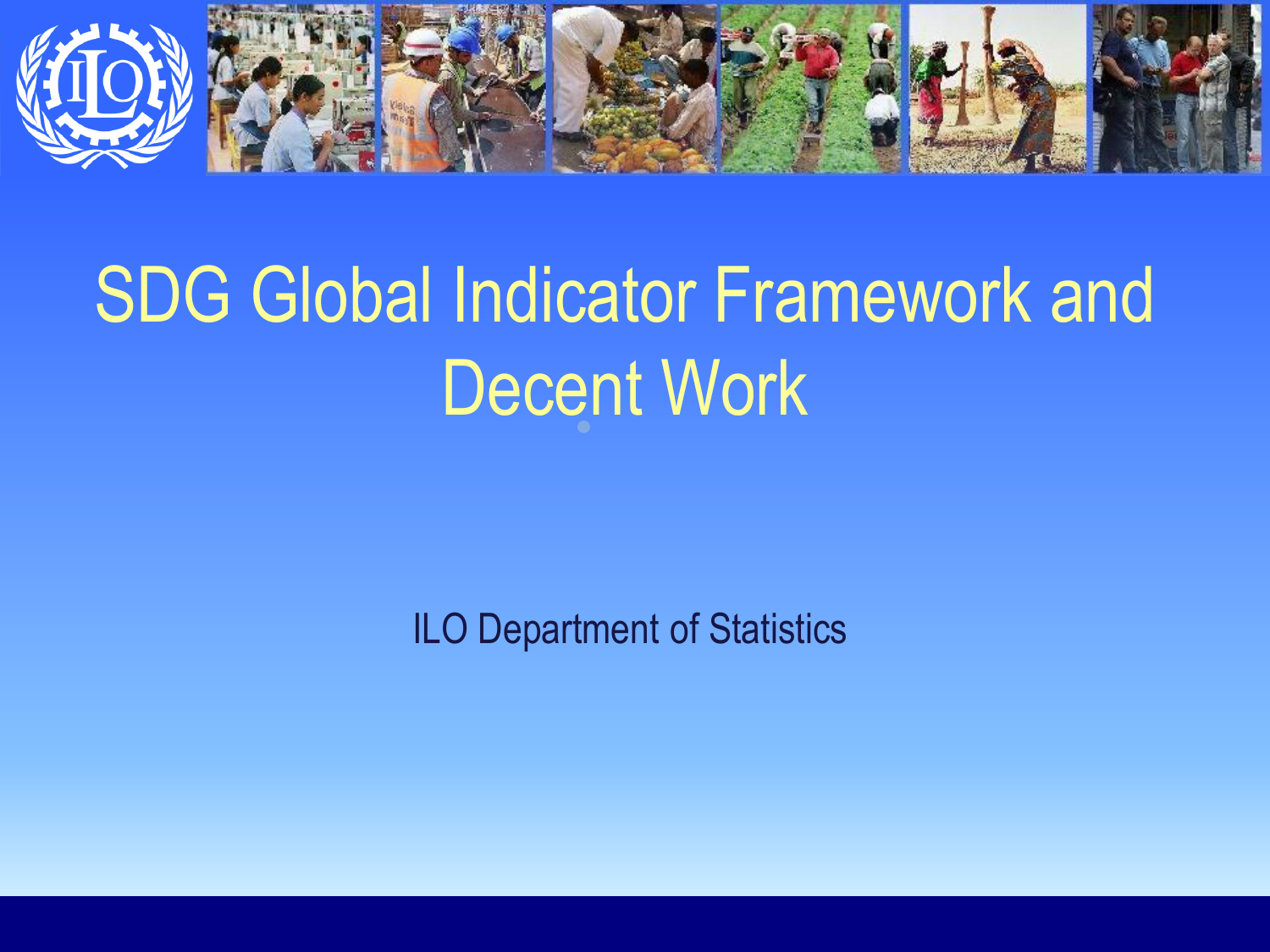

230 indicators are classified into three tiers:

- Tier I: an established methodology exists and data are already widely available
- Tier II: a methodology has been established but for which data are not easily available for all regions
- Tier III: an internationally agreed methodology has not yet been developed or it is not widely accepted or discussed and scarce info is available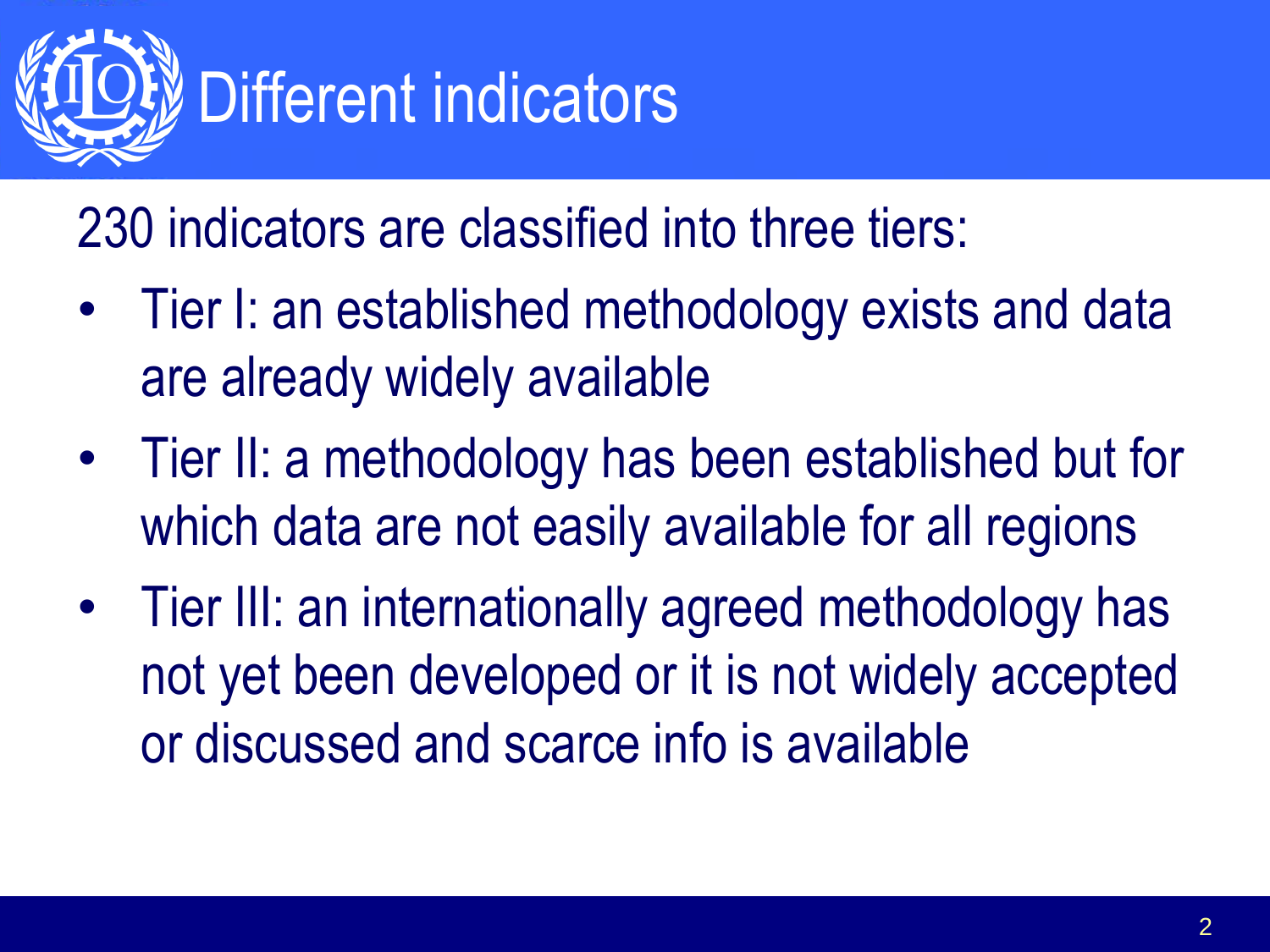

## Indicators where ILO is Custodian or involved

- ILO custodian agency for 13 indicators (2 jointly)
- Involved agency for 3
- Out of 13 indicators where ILO is custodian (2) jointly):
	- Tier I: 7
	- $\circ$  Tier II: 4
	- Tier III: 2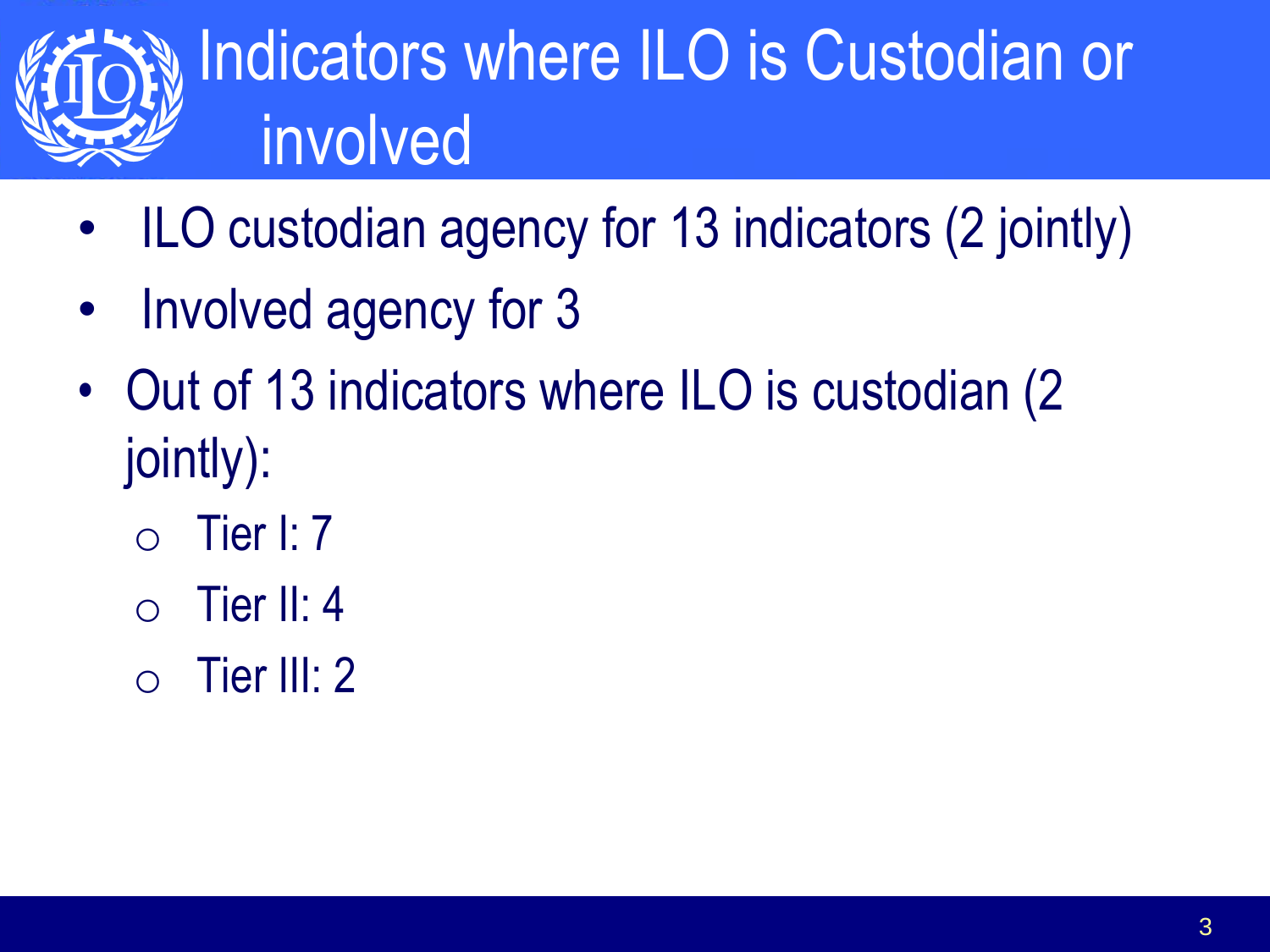### Goal 1. End poverty in all its forms everywhere

| <b>Target</b>                                                                                                                                                                              | <b>Indicator</b>                                                                                                                                                                                                                                                                        |
|--------------------------------------------------------------------------------------------------------------------------------------------------------------------------------------------|-----------------------------------------------------------------------------------------------------------------------------------------------------------------------------------------------------------------------------------------------------------------------------------------|
| 1.3 Implement nationally appropriate<br>social protection systems and<br>measures for all, including floors, and<br>by 2030 achieve substantial coverage<br>of the poor and the vulnerable | 1.3.1 Proportion of population covered<br>by social protection floors/systems, by<br>sex, distinguishing children,<br>unemployed persons, older persons,<br>persons with disabilities, pregnant<br>women, newborns, work-injury victims<br>and the poor and the vulnerable<br>(Tier II) |
|                                                                                                                                                                                            |                                                                                                                                                                                                                                                                                         |

 $(1)$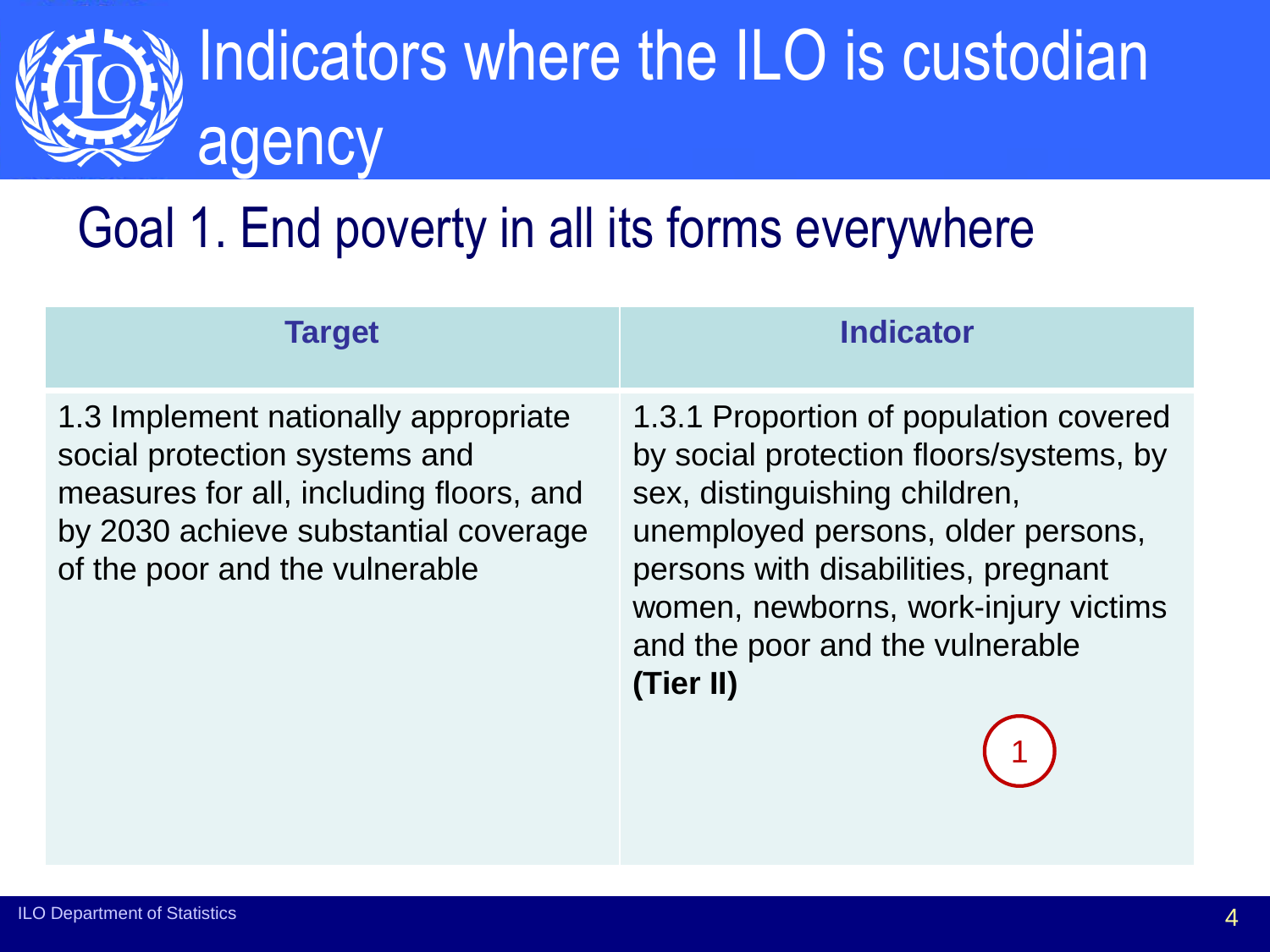Goal 5. Achieve gender equality and empower all women and girls

| <b>Target</b>                                                                                                                                                                   | <b>Indicator</b>                                                                   |
|---------------------------------------------------------------------------------------------------------------------------------------------------------------------------------|------------------------------------------------------------------------------------|
| 5.5 Ensure women's full and effective<br>participation and equal opportunities<br>for leadership at all levels of decision-<br>making in political, economic and<br>public life | 5.5.2 Proportion of women in<br>managerial positions<br>(Tier I)<br>$\overline{2}$ |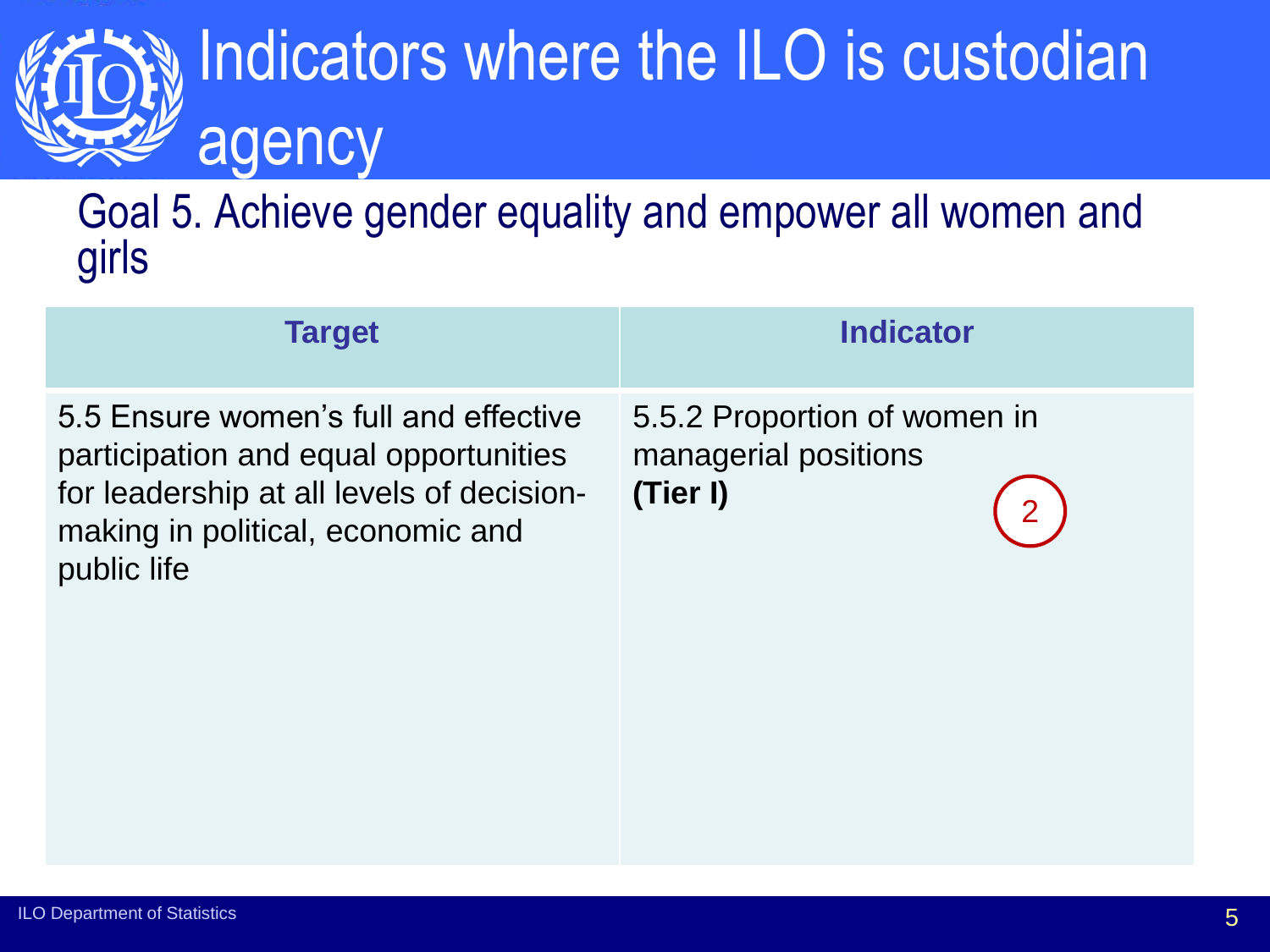

Goal 8. Promote sustained, inclusive and sustainable economic growth, full and productive employment and decent work for all

| <b>Target</b>                                                                                                                                                                                                                                                                                                | <b>Indicator</b>                                                                                    |
|--------------------------------------------------------------------------------------------------------------------------------------------------------------------------------------------------------------------------------------------------------------------------------------------------------------|-----------------------------------------------------------------------------------------------------|
| 8.2 Achieve higher levels of economic<br>productivity through diversification,<br>technological upgrading and innovation,<br>including through a focus on high-value<br>added and labour-intensive sectors                                                                                                   | 8.2.1 Annual growth rate of<br>real GDP per employed<br>person<br>(Tier I)<br>3                     |
| 8.3 Promote development-oriented policies<br>that support productive activities, decent job<br>creation, entrepreneurship, creativity and<br>innovation, and encourage the formalization<br>and growth of micro-, small- and medium-<br>sized enterprises, including through access to<br>financial services | 8.3.1 Proportion of informal<br>employment in<br>non-agriculture employment,<br>by sex<br>(Tier II) |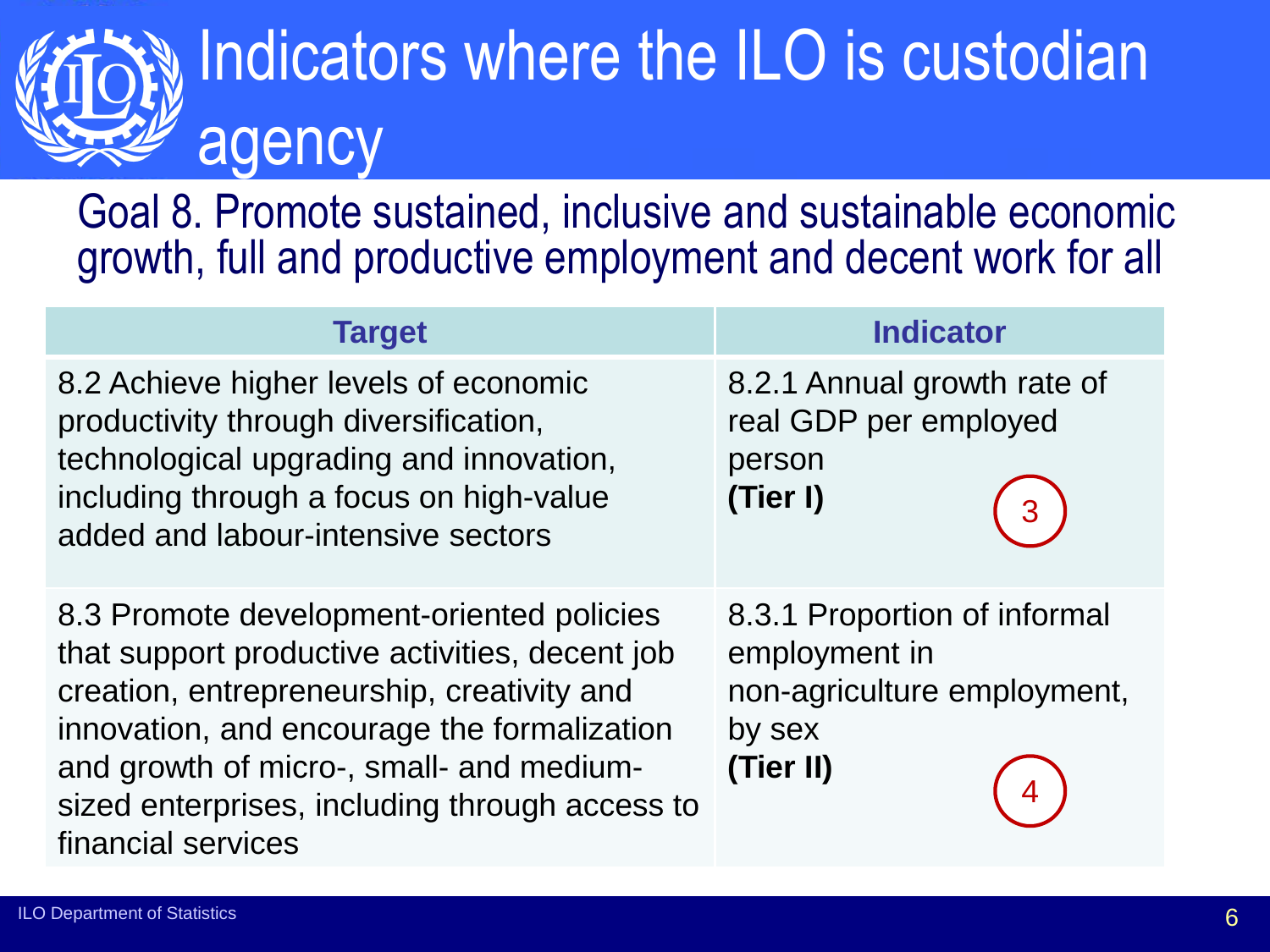

8.5 By 2030, achieve full and productive employment and decent work for all women and men, including for young people and persons with disabilities, and equal pay for work of equal value

### **Target Indicator**

8.5.1 Average hourly earnings of female and male employees, by occupation, age and persons with disabilities **(Tier II)** 5

8.5.2 Unemployment rate, by sex, age and persons with disabilities **(Tier I)** 6

8.6 By 2020, substantially reduce the proportion of youth not in employment, education or training

8.6.1 Proportion of youth (aged 15-24 years) not in education, employment or training **(Tier I)**

7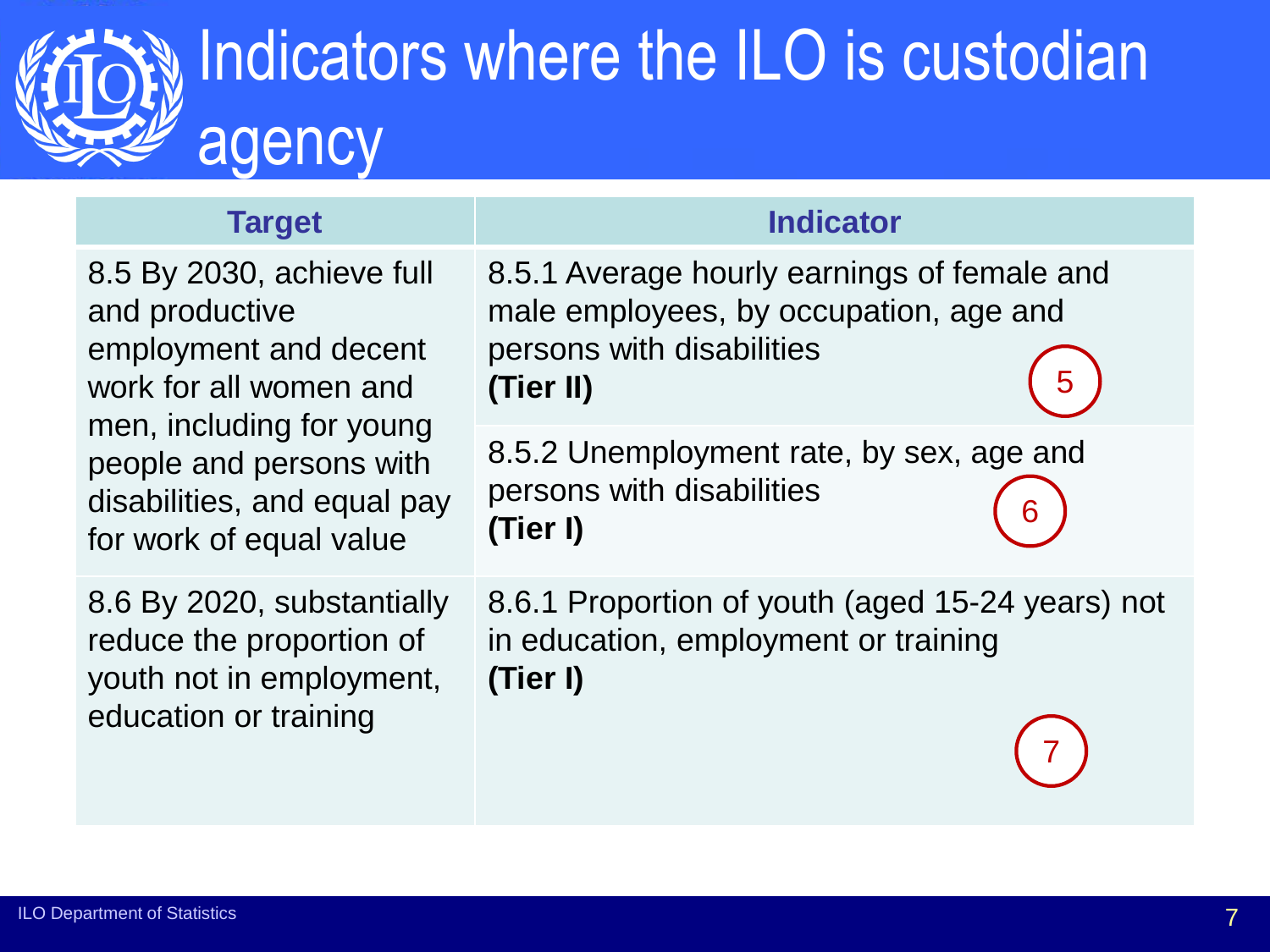

8.7 Take immediate and effective measures to eradicate forced labour, end modern slavery and human trafficking and secure the prohibition and elimination of the worst forms of child labour, including recruitment and use of child soldiers, and by 2025 end child labour in all its forms

8.8 Protect labour rights and promote safe and secure working environments for all workers, including migrant workers, in particular women migrants, and those in precarious employment

### **Target Indicator** 8.7.1 Proportion and number of children aged 5-17 years engaged in child labour, by sex and age **(Tier I, ILO with UNICEF)** 8

8.8.1 Frequency rates of fatal and non-fatal occupational injuries, by sex and migrant status **(Tier I)** 9

8.8.2 Increase in national compliance of labour rights (freedom of association and collective bargaining) based on International Labour Organization (ILO) textual sources and national legislation, by sex and migrant status **(Tier II until next ICLS)** 10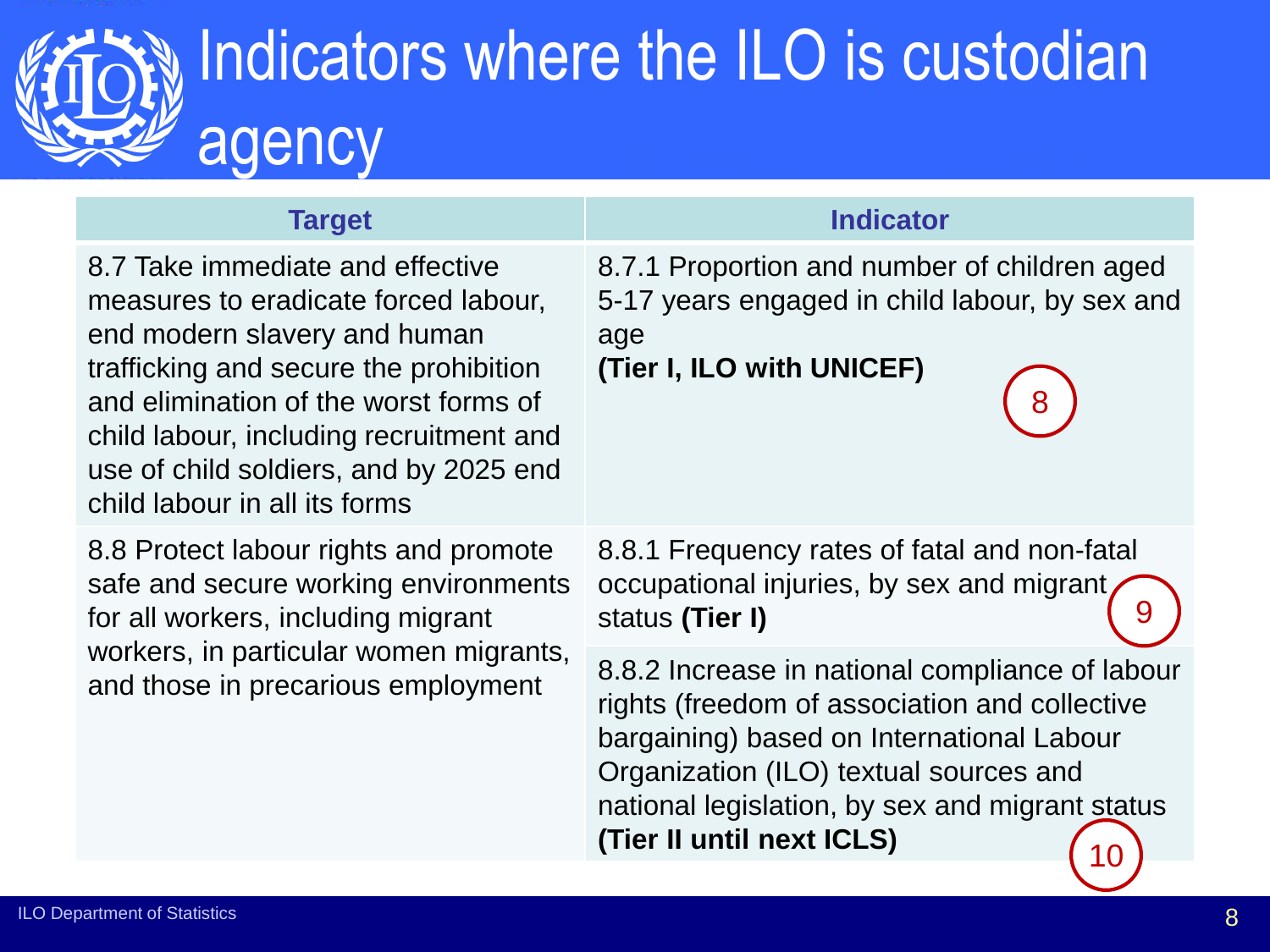



8.b By 2020, develop and operationalize a global strategy for youth employment and implement the Global Jobs Pact of the International Labour Organization

### **Target Indicator**

8.b.1 Existence of a developed and operationalized national strategy for youth employment, as a distinct strategy or as part of a national strategy **(Tier III)** 11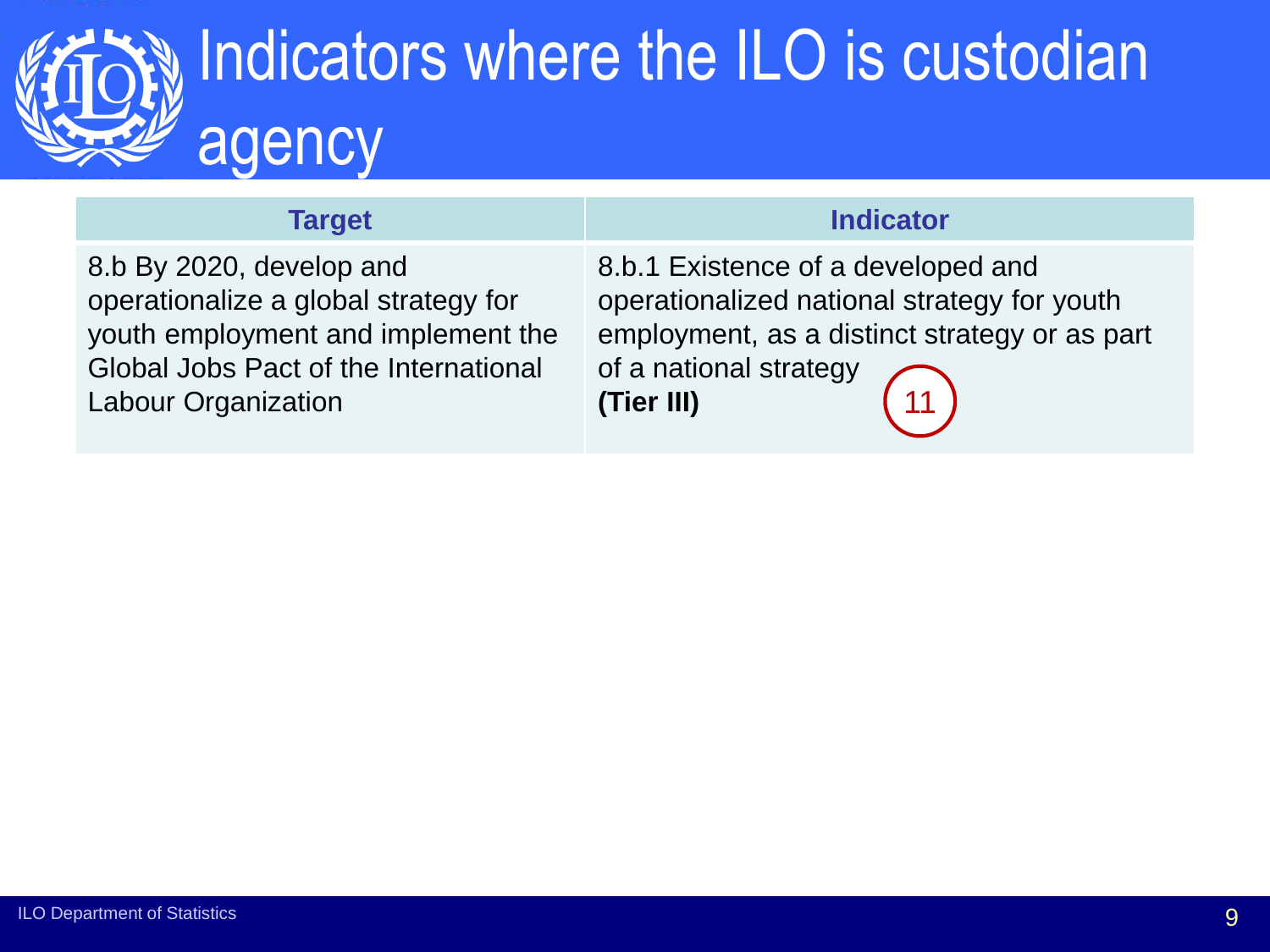### Goal 10. Reduce inequality within and among countries

| <b>Target</b>                                                                                                                                                                             | <b>Indicator</b>                                                                                                                                    |
|-------------------------------------------------------------------------------------------------------------------------------------------------------------------------------------------|-----------------------------------------------------------------------------------------------------------------------------------------------------|
| 10.4 Adopt policies, especially fiscal,<br>wage and social protection policies,<br>and progressively achieve greater<br>equality                                                          | 10.4.1 Labour share of GDP,<br>comprising wages and social<br>protection transfers<br>(Tier I)<br>ာ                                                 |
| 10.7 Facilitate orderly, safe, regular<br>and responsible migration and mobility<br>of people, including through the<br>implementation of planned and well-<br>managed migration policies | 10.7.1 Recruitment cost borne by<br>employee as a proportion of yearly<br>income earned in country of<br>destination<br>(Tier III, ILO with the WB) |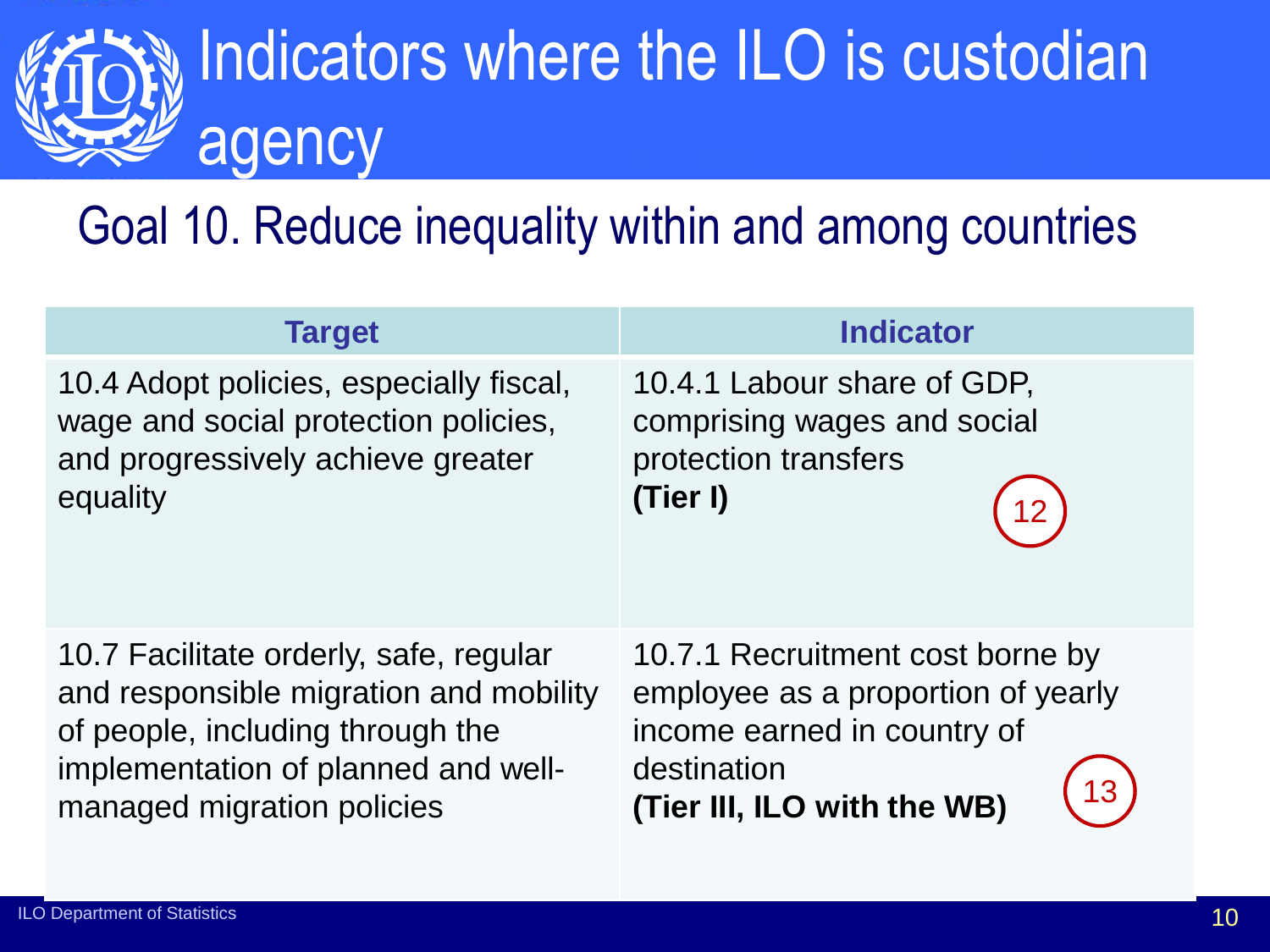

## Availability of indicator 8.5.2 – Unemployment Rate

- Only one country did not report any data point.
- Up to 7 countries provide data on a yearly basis up to 2015 (latest year at this stage): Egypt, Jordan, Morocco, Palestine, Qatar, Saudi Arabia and Tunisia.
- The main challenge remains the dissemination by sub-group, especially persons with disabilities.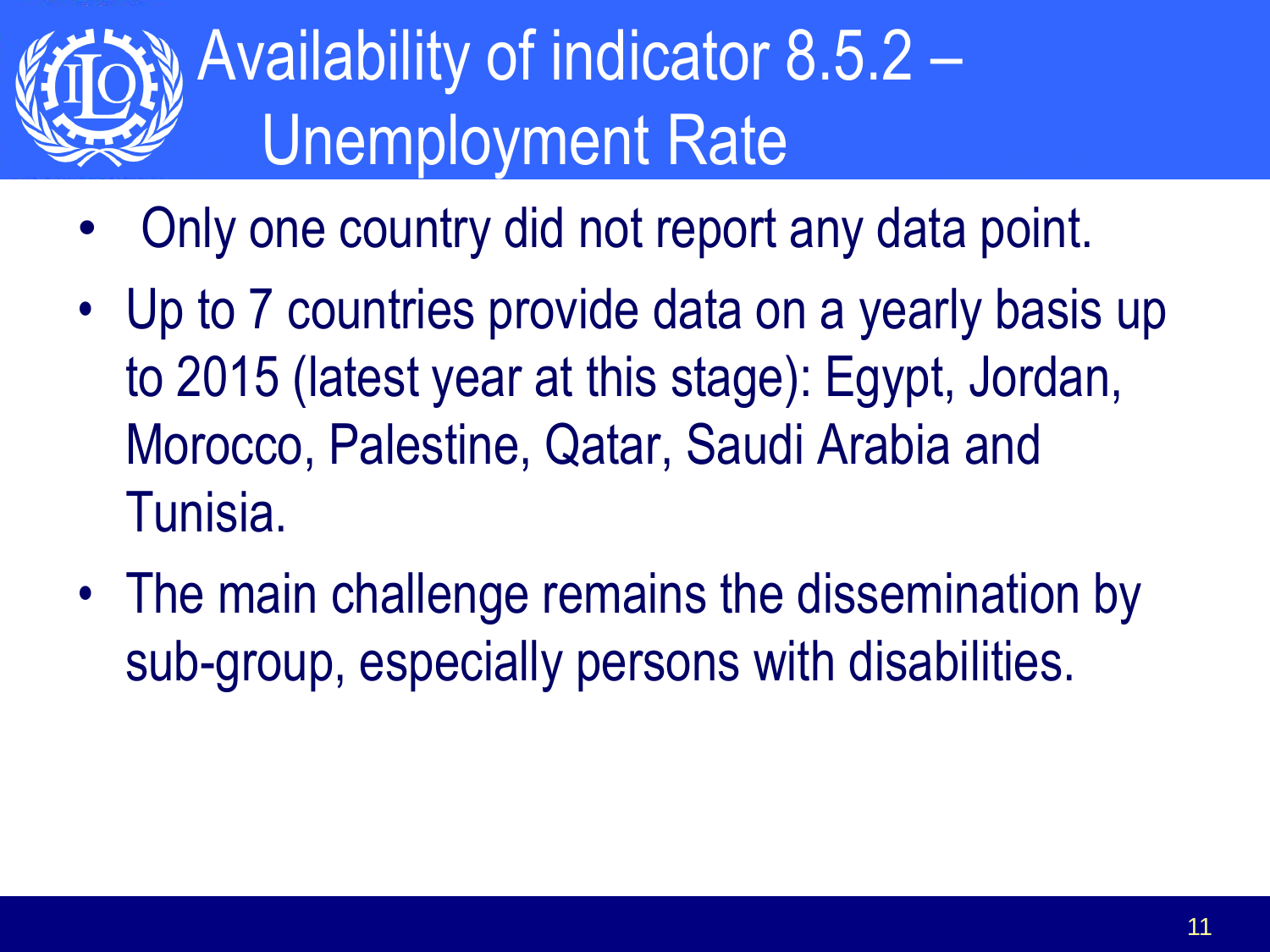

- ILO can provide technical assistance at different stages
	- o Design of LFS Questionnaire To ensure a maximum number of indicators are measure
	- $\circ$  Data processing Automatic routine can be developed from microdata to measure/tabulate these indicators. Thanks to Palestine and Tunisia to share Microdata from LFS.
- A regional labour statistician will join shortly the ILO and will be based here in Beirut